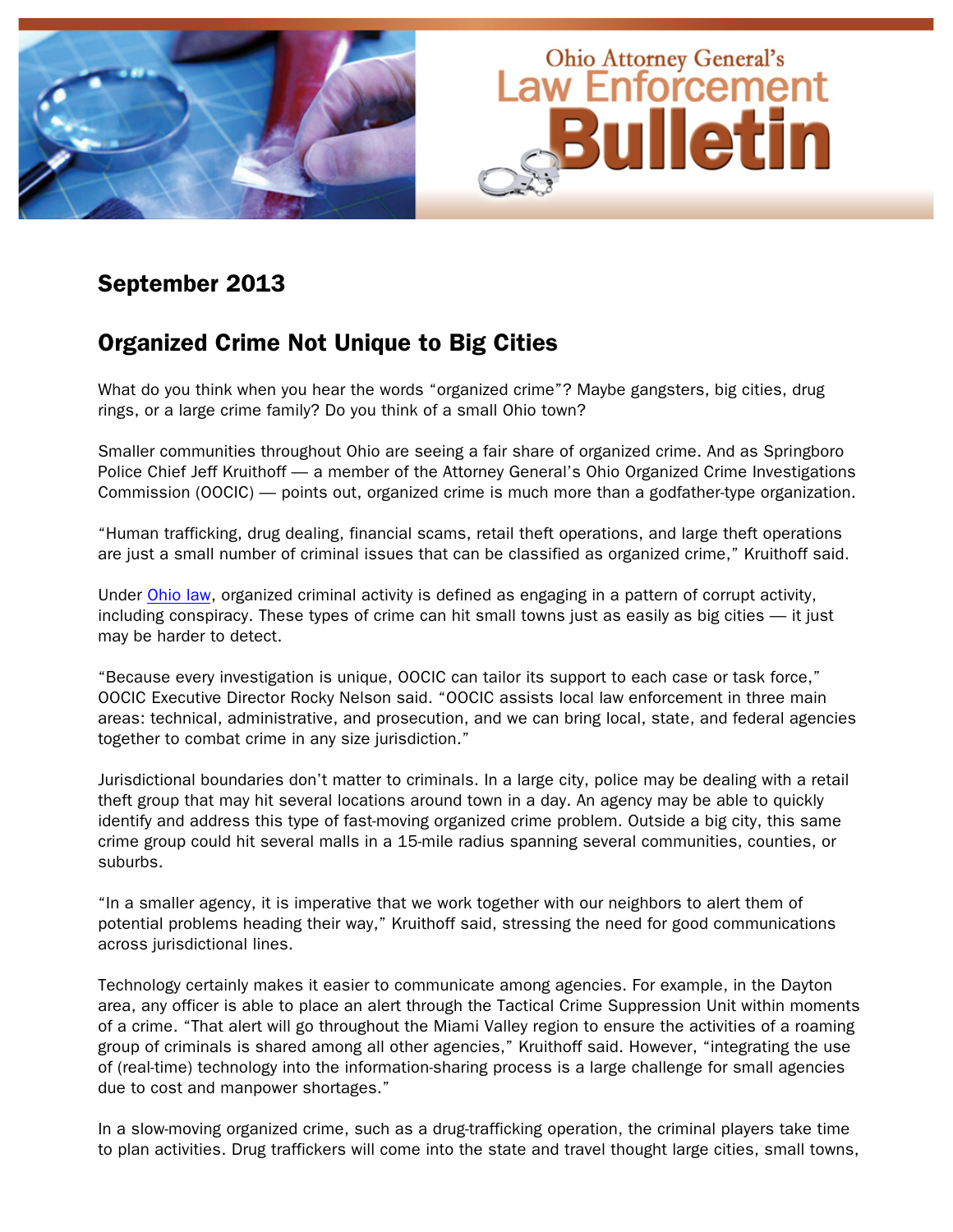and rural communities. These crime rings build distribution networks, transportation routes, and manufacturing or growing headquarters.

"The operation moves seamlessly across jurisdictional lines, and intelligence efforts can become fractured among the different police agencies involved," Kruithoff said.

When small communities are faced with this kind of criminal activity, OOCIC can create a task force as a resource.

"These task forces eliminate many jurisdictional issues about law enforcing authority and also provide a number of support systems to attack an organized crime activity that spans a large geographical area," Kruithoff said.

For more information: Agencies interested in more information on OOCIC can visit http://www.OhioAttorneyGeneral.gov/OOCIC or call 614-277-1000. In addition, the Ohio Peace Officer Training Academy offers several courses related to organized crime, including Investigative Resources, Drug Identification and Field Testing, Internet Investigation, and Human Trafficking. For more information, visit the online course catalog at www.OhioAttorneyGeneral.gov/OPOTACourses.

#### Additional reading

You also might enjoy these articles related to organized crime in Ohio:

- ["The Life and Hard Times of Cleveland's Mafia: How Danny Greene's Murder Exploded the](http://clevelandmagazine.com/ME2/dirmod.asp?sid=E73ABD6180B44874871A91F6BA5C249C&nm=Article+Archives&type=Publishing&mod=Publications::Article&mid=1578600D80804596A222593669321019&tier=4&id=DF84DD6073D84C4DB49BA3EDFA0AFEFF)  [Godfather Myth"](http://clevelandmagazine.com/ME2/dirmod.asp?sid=E73ABD6180B44874871A91F6BA5C249C&nm=Article+Archives&type=Publishing&mod=Publications::Article&mid=1578600D80804596A222593669321019&tier=4&id=DF84DD6073D84C4DB49BA3EDFA0AFEFF) by Edward P. Whelan, www.clevelandmagazine.com
- ["Organized Crime in Rural Ohio's Backyard"](http://www.heidelberg.edu/academiclife/depts/english/writing/pubs/block/crime) by Maria Monte, Heidelberg University Writer's Block student publication

### Jennifer Adair Senior Assistant Attorney General Deputy General Counsel for Law Enforcement Initiatives

# Search and Seizure (GPS Surveillance): State v. Wilcox

**Question:** What information do you need to give the court to get a warrant for surveillance on a vehicle?

**Quick Answer:** You need to tell the court specific information about the vehicle, including the VIN number, ownership, and where the car is normally located. You also need to give the court a link between the crime and the vehicle, leading it to conclude, "Yes, this vehicle was probably involved in the criminal offense, so now you have probable cause."

**[State of Ohio v. Wilcox](http://www.sconet.state.oh.us/rod/docs/pdf/5/2013/2013-ohio-3369.pdf),** Fifth Appellate District, Coshocton County, Aug. 1, 2013

Facts: On April 15, 2012, Paul Wilcox was taken into custody after being found to be a passenger in a stolen tractor-trailer. The tractor-trailer was driven by Lucas Fine, Wilcox's roommate. Wilcox was released with no charges, but was placed under surveillance. Police then asked the court for permission to place a GPS monitor on Wilcox's car. Wilcox argued that the affidavit supplied by police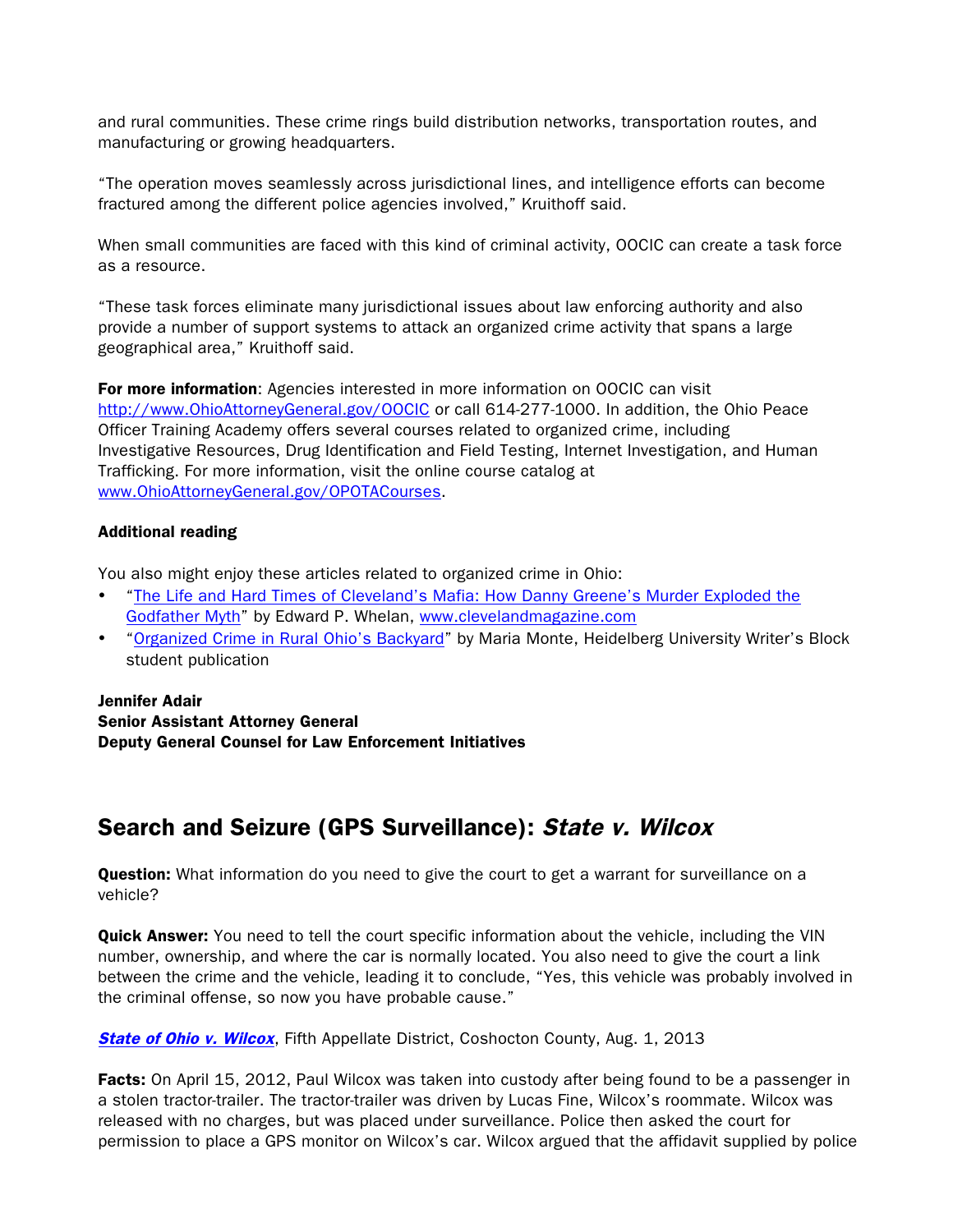to obtain the GPS did not establish probable cause because it failed to provide a nexus between his vehicle and the criminal investigation. The affidavit linked Wilcox to the vehicle through the VIN number, ownership, and identity of the commonly found location, in this case Wilcox's home. It also laid out facts and circumstances allowing the court to find probable cause that Wilcox's vehicle was linked to the criminal activity. The court determined that based upon the facts and inferences stated in the affidavit, Wilcox and his wife, via their own transportation, facilitated the theft of the tractortrailer. As a result, there was enough probable cause to issue the GPS warrant.

**Importance:** Your affidavit must give the court a clear description of the vehicle, its location, and identity (VIN number). Second, the affidavit must give specific facts, observations, or circumstances to link the vehicle to criminal activity. Your goal is to establish probable cause that the vehicle is involved in the criminal activity.

**Keep in Mind:** Anytime you're asking for a warrant, you need to show the court that you've got the right evidence. For example, in this case, the police department detailed a situation in which Wilcox was in the same county around the same time as the stolen tractor-trailer. Officers obtained independent information from another police department as well as information from their own surveillance team. All of this information allowed the court to make the link necessary to get to probable cause.

#### More on Search and Seizure

What's that under your mattress? Plain view due to "innocent inadvertence": During a protective sweep of a home where a potential abduction victim is being held, you go to search under a bed by lifting up the mattress, only the mattress slips from your grasp and the box spring falls, revealing a gun. Is this evidence in plain view? Yes. The weapons in this case were in plain view due to the "innocent inadvertence" of the officer losing his grip on the mattress when he was looking for the victim. When he lifted the mattress, he found four weapons. **[State of Ohio v. Hunter](http://www.sconet.state.oh.us/rod/docs/pdf/2/2013/2013-ohio-3459.pdf)**, Second Appellate District, Montgomery County, Aug. 9, 2013.

# Traffic Stops (Marked Lane Violations): The Cases of Muller, Thomas, Parker, and Shaffer

**Question:** When do you have reasonable, articulable suspicion to pull someone over for a marked lane violation?

**Quick Answer:** When a vehicle crosses a marked lane for reasons other than safety, you are able to pull someone over for a marked lane violation.

**[State of Ohio v. Muller](http://www.sconet.state.oh.us/rod/docs/pdf/5/2013/2013-ohio-3438.pdf),** Fifth Appellate District, Delaware County, July 29, 2013 **[State of Ohio v. Thomas](http://www.sconet.state.oh.us/rod/docs/pdf/12/2013/2013-ohio-3411.pdf), Twelfth Appellate District, Warren County, Aug. 5, 2013 [State of Ohio v. Parker](http://www.sconet.state.oh.us/rod/docs/pdf/6/2013/2013-ohio-3470.pdf),** Sixth Appellate District, Ottawa County, Aug. 9, 2013 **[State of Ohio v. Shaffer](http://www.sconet.state.oh.us/rod/docs/pdf/3/2013/2013-ohio-3581.pdf)**, Third Appellate District, Paulding County, Aug. 19, 2013

Each of these cases deals with a traffic stop under Ohio Revised Code (ORC) 4511.33(A)(1) for a marked lane violation that led to arrest on other criminal violations. In general, the law requires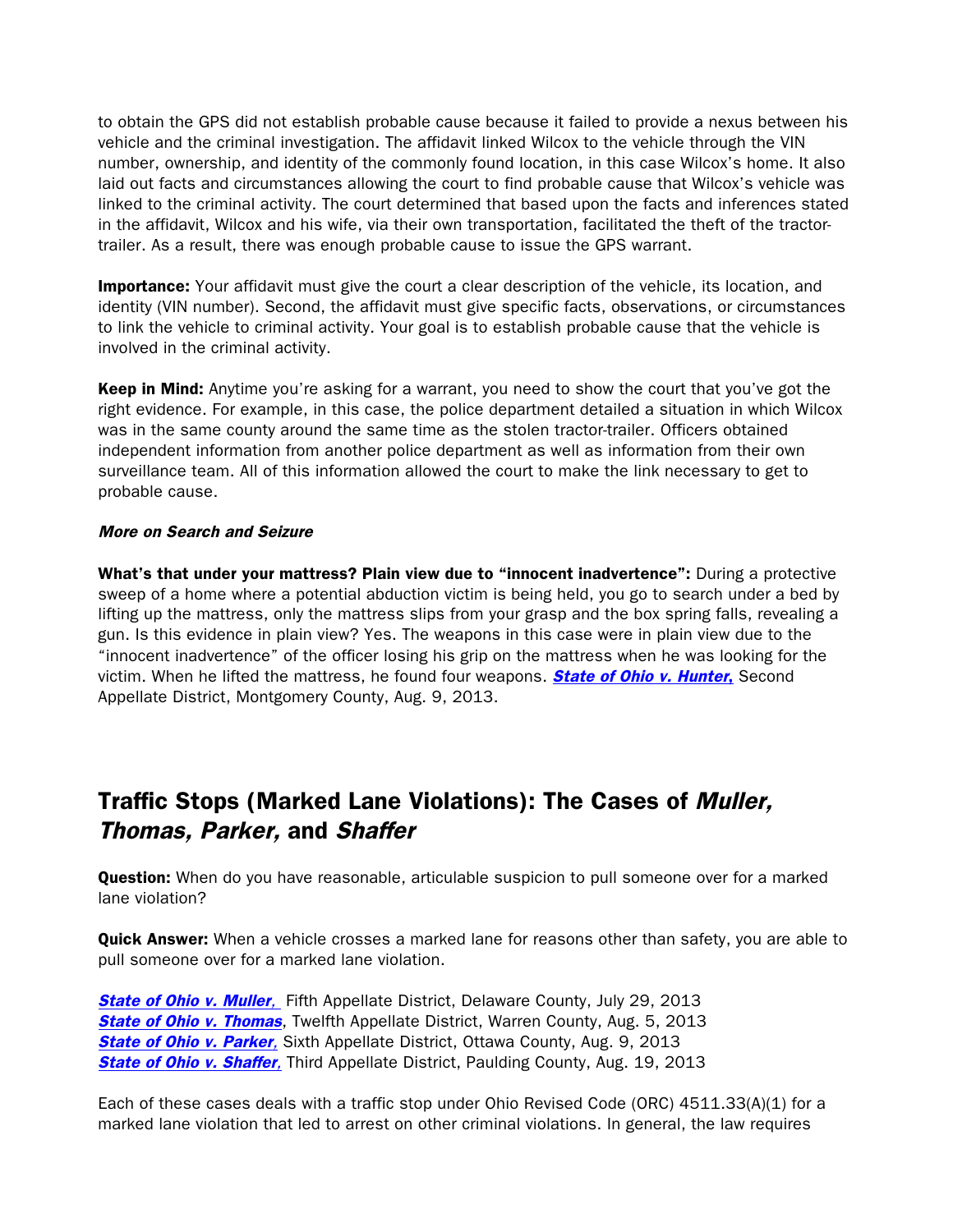drivers to stay, as much as possible, within a single lane and to not move from their lane without first making sure it's safe to do so.

### Facts:

Muller: A trooper watched Eugene Muller drive 10 miles under the speed limit and stated that he saw the car cross over the right white fog line by two to three tire widths. The court reviewed the footage from the dash camera and found that as Muller rounded a curve to the right, the right rear tire completely crossed the white fog line by one tire width. The court found that based on a totality of the circumstances, the trooper had a reasonable and articulable suspicion to stop Muller and upheld the OVI.

Thomas: A deputy saw Winston Thomas' vehicle slow down quickly, almost causing a collision, then drift over the marked center line and back into its original lane. Based on a totality of the circumstances, the deputy had reasonable and articulable suspicion to stop Thomas. Once the stop was made, drugs were found in the vehicle.

Parker: A trooper noticed a vehicle weaving several times inside the lane and pulled Matthew Parker over on a marked lane violation. At trial, the trooper testified that a marked lane violation generally occurred when a vehicle crossed a designated line on a roadway. After reviewing the dash camera footage, the court noted that Parker drove on the line a few times, but never crossed it; as a result, the trooper did not have a reasonable and articulable suspicion to stop Parker.

Shaffer: A trooper pulled Kimberly Shaffer over after her passenger side tire drove onto and over the white fog line once for three seconds. The court looked at the language "as nearly as is practicable," concluding that the statute doesn't preclude all movement from the lane. For example, movement can be made to avoid debris or to initiate a safe lane change. It determined that without additional evidence of the surrounding circumstances, traffic, and road conditions, the act of Shaffer driving onto the white fog line one time for three seconds was not sufficient to establish reasonable and articulable suspicion. The court did not find the vehicle had gone over the line. The court also stated it would not adopt the "tire-rule" approach from the 11th District.

**Importance:** These four cases highlight four different courts' views. Each came to the same conclusion on the law: The car MUST cross the line for a reason other than safety to be a proper marked lane violation. What that means: If a car merely drives on the line, near the line, or crosses over the line safely, there is no violation. What you are looking for is evidence that the driver is distracted, impaired, or driving recklessly. That could be weaving repeatedly over the line, crossing the center line when there is no one to pass, or driving way over the fog line. This is important because if you don't pull someone over correctly, the remainder of the criminal actions may be thrown out. In half of these cases, the courts said the officers didn't have enough cause to pull the drivers over. So in those two cases, drunk drivers may have gotten off. Remember, small mistakes can lead to huge consequences.

**Keep in Mind:** When a court and attorneys get ahold of your report, dash cam, and interview, everything will come down to those few moments on the road when you made the decision to pull someone over. There is nothing like putting less than five minutes of your life under a microscope for attorneys and the court to tear apart. A court's job is to look at the facts of your case, look at the law, and determine if under your facts, the law was violated. And while different courts can come to different decisions based on similar facts, you can minimize the possibility of getting evidence suppressed by knowing the law cold.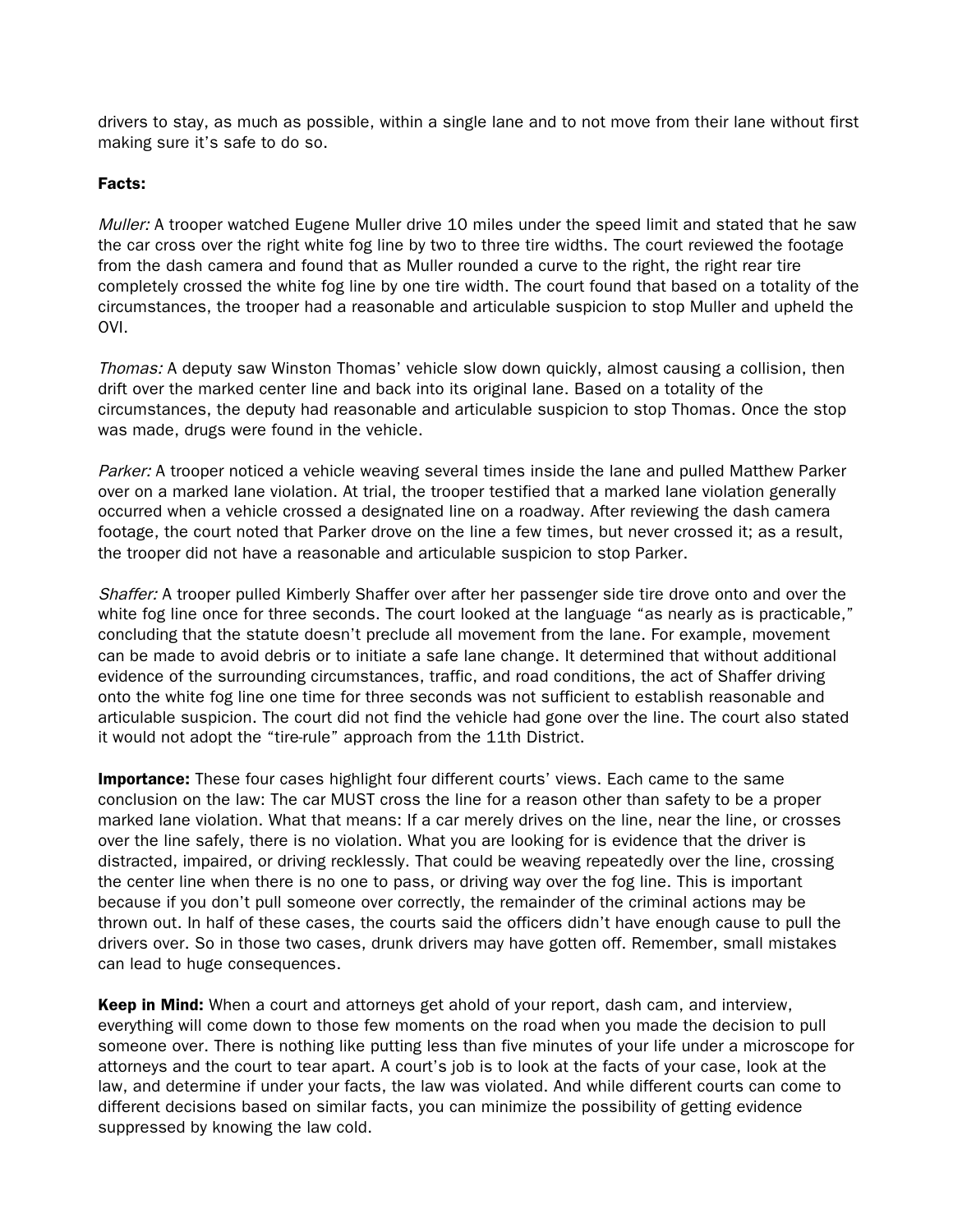#### More on Vehicle Stops

Wait here. I'm going to get my drug-sniffing dog: You pull over a van, and the driver and passenger give you conflicting stories. They are traveling across state lines, seem nervous during questioning, and have air fresheners hanging in the back of the van. Do you have articulable suspicion to request a K-9 unit to do a walk-around? Yes. Based on the totality of the circumstances, the car may be detained for a reasonable time to perform the K-9 walk-around. In the *Thomas* case, Deputy Brian Lewis was in the process of investigating the traffic violation when the K-9 unit was called in to perform the walk-around. The circumstances of the stop gave Lewis articulable suspicion to permit the continuance of the traffic stop long enough for the K-9 unit to arrive and perform the walk-around. **[State of Ohio v. Thomas](http://www.sconet.state.oh.us/rod/docs/pdf/12/2013/2013-ohio-3411.pdf), Twelfth Appellate District, Warren County, Aug. 5, 2013** 

Fidgety driver + past arrest record + reasonable individualized suspicion = bag of heroin: You pull a suspect over who seems to be manipulating something around his leg, under his pants. You also know the suspect has a past arrest record and seems nervous during the stop. Can you ask him to get out of the vehicle for a pat-down? Yes. In Tritt, the court found that Officer Mark Orick of the Dayton Police Department had a reasonable individualized suspicion that the suspect was armed and dangerous and was justified in asking him to exit the vehicle and perform a pat-down, resulting in the discovery of heroin. **[State of Ohio v. Tritt,](http://www.sconet.state.oh.us/rod/docs/pdf/2/2013/2013-ohio-3644.pdf)** Second Appellate District, Montgomery County, Aug. 23, 2013.

# OVI Tests (Intoxilyzer 8000): State of Ohio v. Lambert

**Questions:** 1) Does the certification for the Intoxilyzer 8000 have to be done at the patrol station if it had been done prior to transport? 2) Do you have to do the Intoxilyzer 8000 dry gas control test after each breath test?

**Quick Answers:** 1) No, if the certification was done prior to transport to the patrol station and diagnostic tests were run on delivery, there has been compliance with the rules governing certification. 2) No, a dry control test is done before the subject's first breath and after the second breath, but not in between.

**State of Ohio v. Lambert**, First Appellate District, Hamilton County, Aug. 21, 2013

Facts: After a traffic stop, Roger Lambert was taken to the Cincinnati Police District One post for a breath-alcohol test on the Intoxilyzer 8000. After OVI charges were filed, Lambert argued that the test should be thrown out because the dry gas control test was not tested prior to, and after, every subject test. He also argued that the instrument certification was not properly done because certification was made in Columbus and not when the instrument was placed at the post. When examining the instrument certification, the court looked to the language in Ohio Administrative Code (OAC) [3701-53-04\(](http://codes.ohio.gov/oac/3701-53-04)D) and found that the rule does not require the certification to be performed at the time of installation at a location. The court found it sufficient that when the instrument was taken to District One, diagnostic tests were run to make sure it was working properly. The court also determined that under OAC 3701-53-04(B), the instrument must automatically perform a dry gas control test before and after every subject test. The term "subject test" means a single test that is comprised of two different breath samples. As a result, the rule requires a dry gas control test before a person's first breath sample and after the second breath sample, but not in between the two samples.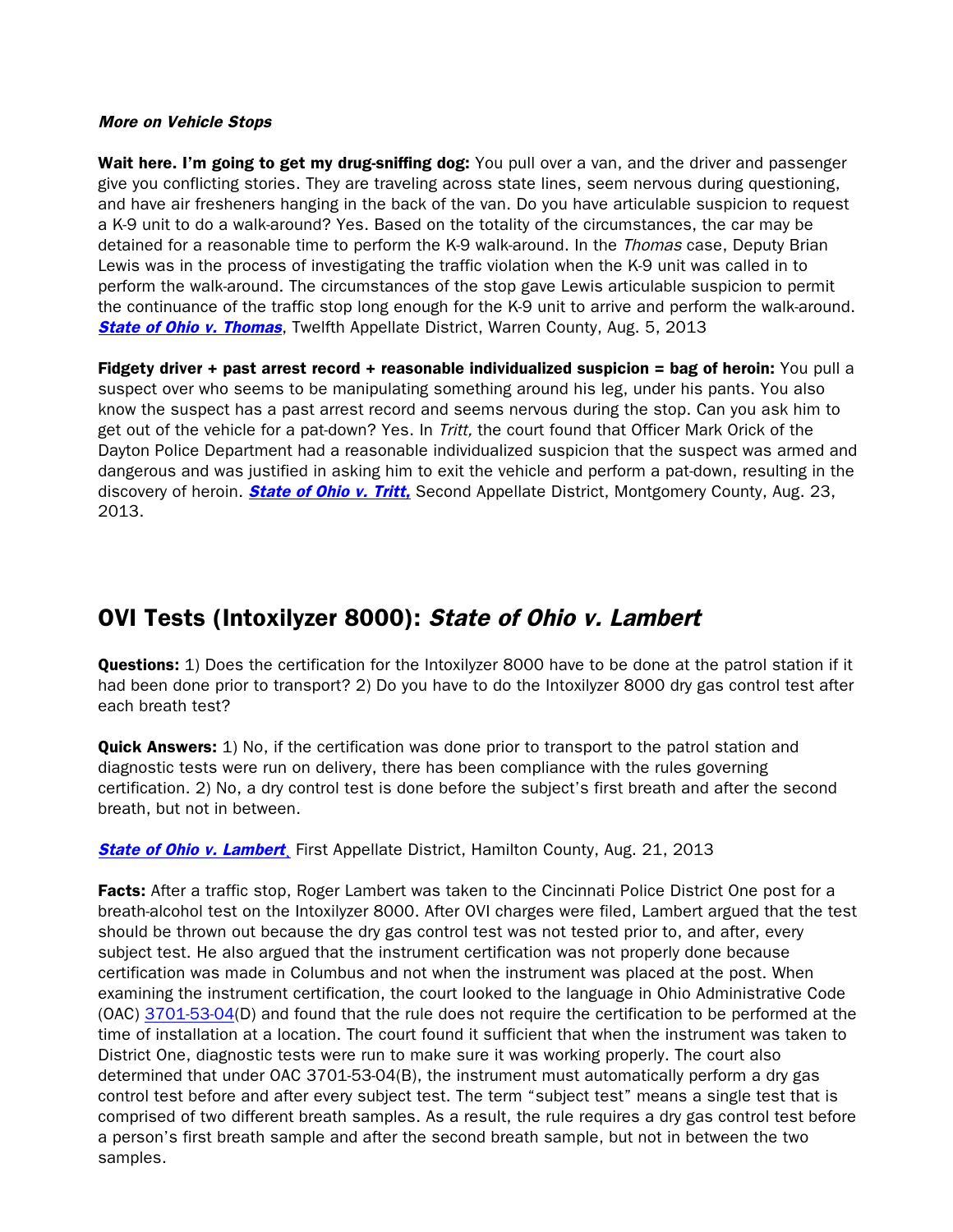**Importance:** It is important to make sure the machines are working properly and used appropriately. If you are called to court to describe how you used the machine, make sure you are able to fully explain the steps you followed and how those steps are in compliance with law. In this case, both the officers and employees of the Ohio Department of Health testified. If a breath test is thrown out, make sure you have other evidence to back up your arrest. This includes a detailed report of your observations and results of the field tests.

**Keep in Mind:** On the same day the decision in this case was issued in Hamilton County, a judge in Marietta Municipal Court issued a ruling that the Intoxilyzer 8000 was unreliable in nine cases. With the recent media attention and difference of opinion by the courts in Ohio, be sure to document all other evidence leading to OVI arrests and charges. For this particular machine, the [Ohio Department](http://www.odh.ohio.gov/odhprograms/at/alc_drug/alcdrug1.aspx)  [of Health](http://www.odh.ohio.gov/odhprograms/at/alc_drug/alcdrug1.aspx) can provide technical support, [the operator's manual,](http://www.odh.ohio.gov/~/media/ODH/ASSETS/Files/at/alcohol - drug testing/I-8000 Manual and Exception Code Chart.ashx) and training.

Here are links to news stories on these cases:

- [Channel 6 News,](http://www.abc6onyourside.com/shared/news/features/top-stories/stories/wsyx_ohio-judge-rules-breathalyzer-unreliable-25751.shtml) Columbus, "Ohio Judge Rules that Breathalyzer is Unreliable," Aug. 21, 2013
- [Parkersburg News and Sentinel/Marietta Times](http://www.newsandsentinel.com/page/content.detail/id/577294/Marietta-may-appeal-ruling-in-OVI-cases.html?nav=5061), Marietta May Appeal Ruling in OVI Case, Aug. 22, 2013

#### More on OVI Tests

You mean I can't shorten the test? NHTSA Standards: There is no short version of the test recognized by the National Highway Traffic Safety Administration. The officer performed a "condensed" horizontal gaze nystagmus (HGN) test, finger dexterity test, and number count and alphabetic recitation while the individual was still seated in the vehicle. Even though the suspect failed the tests given, the court suppressed the results because the testing standards were not met. To perform the test properly, the suspect must exit the vehicle. Otherwise, the results of the test will be thrown out. **[State of Ohio v. Gettings,](http://www.sconet.state.oh.us/rod/docs/pdf/8/2013/2013-ohio-3536.pdf)** Eighth Appellate District, Berea Municipal Court, Aug. 15, 2013

### Proper Protocol (Dereliction of Duty): State v. Beggs

**Question:** Is it a dereliction of an officer's duty to leave an intoxicated individual unattended after picking him up from the scene of a one-car accident and hearing of various complaints of his reckless driving?

#### Quick Answer: Yes.

**[State of Ohio v. Beggs](http://www.sconet.state.oh.us/rod/docs/pdf/5/2013/2013-ohio-3440.pdf), Fifth Appellate District, Delaware County, Aug. 6, 2013** 

Facts: Several motorists called law enforcement about the erratic driving of Uriel Juarez-Popoca. The man had jammed his truck between the guardrail and wires in a median strip, apparently while attempting a U-turn. Upon arrival, deputies found multiple license plates and empty beer cans in Popoca's truck. Yet they called the case back to dispatch as a disabled vehicle, not as a potential OVI. Popoca spoke little English, so deputies communicated with him through a corrections officer who had minored in Spanish in college. They ultimately dropped off Popoca at a nearby fast-food restaurant to await a ride from a friend. One of the deputies told the corrections officer, "That stupid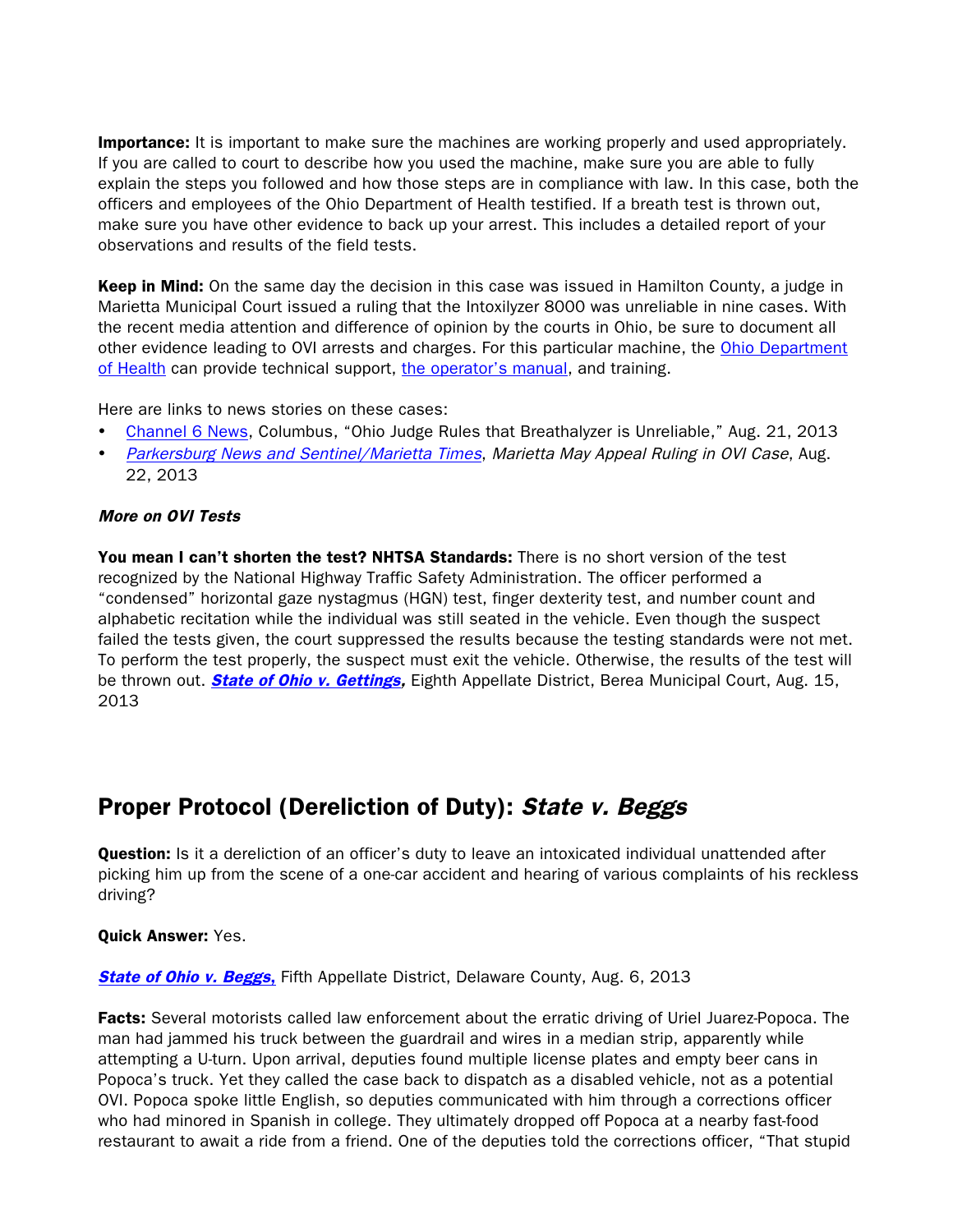idiot, he has no idea what's going on even after you tried to talk to him." Popoca made a disturbance at the restaurant, prompting the manager to call 911. While awaiting a deputy's arrival, the manager locked Popoca out of the restaurant, and Popoca walked to another fast-food restaurant. A deputy arrived and remained in the restaurant about 15 minutes before being seen leaving in the direction of the station. That evening, Popoca was struck and killed by a car about a mile from the second restaurant. His blood alcohol level was .23. Both deputies in the case were convicted of dereliction of duty.

**Importance:** Sometimes you're almost at the end of your shift, or you've already dealt with enough drunks in a given evening, and you find yourself trying to talk to someone drunk out of his mind and incoherent. A language barrier doesn't help. So you're going to "cut this guy some slack" and drop him off to get a ride home. But when that guy ends up dead, it's on you. That's what "dereliction of duty" means. You didn't sign up to be anyone's babysitter, but when you wear the badge, you have a duty to protect people. And sometimes that means protecting them from themselves. Popoca clearly was drunk. The motorists around him reported him driving recklessly before he rammed a guardrail. There were beer cans in his car. One deputy said he was so out of it that he had no idea what was going on. The manager of a fast-food restaurant frequented by late-night revelers locked the doors on him. And his blood-alcohol level — a whopping .23 after being in custody, transported, walking a mile, and dying — was the final testament to his condition. The duty to apprehend an individual means taking the individual into custody until the threat of danger to him and others has passed. When the officers left Popoca at the restaurant, they did so knowing he was intoxicated and could not communicate. The man was still a danger to himself and others. Instead of a fast-food joint, the officers could have dropped the man off at the station or a hospital to sober up. Or they could have just arrested him for drunk driving.

# Constitutional Requirements (Miranda): State v. Matthews

**Question:** When a suspect refuses to waive *Miranda* but keeps talking and offers voluntary statements about the case, can those statements we used against the suspect?

**Quick Answer:** Yes, if you don't ask him any questions or otherwise provoke, coerce, or induce him to talk.

**[State v. Matthews,](http://www.sconet.state.oh.us/rod/docs/pdf/12/2013/2013-ohio-3482.pdf)** Twelfth Appellate District, Butler County, Aug. 12, 2013

**Facts:** Detective Paul Davis had spoken with Sean Matthews on two occasions regarding allegations of child enticement, gross sexual imposition, and public indecency. The first was at his home and the second was at the station. During the second discussion, Matthews was placed under arrest, and Davis read Matthews his *Miranda* rights. Matthews refused to sign the card waiving his rights, but continued to talk and say he had done nothing wrong. Davis asked no questions of Matthews. During the booking process, Matthews remained chatty and told Davis he had driven his roommate's vehicle on the days of the incidents in question, but said nothing had happened. (The alleged misconduct reportedly took place in that vehicle.) Davis then asked Matthews why he had lied to him about driving the car in an earlier interview, and Matthews said it was because he was driving under suspension. Matthews later was convicted and asked the court to suppress his statements. Although Matthews refused to sign a waiver, he continued to make statements during booking. The court determined that Matthews had been properly given his Miranda warnings and most of his statements were not in response to an interrogation, therefore the waiver was not necessary. There was no